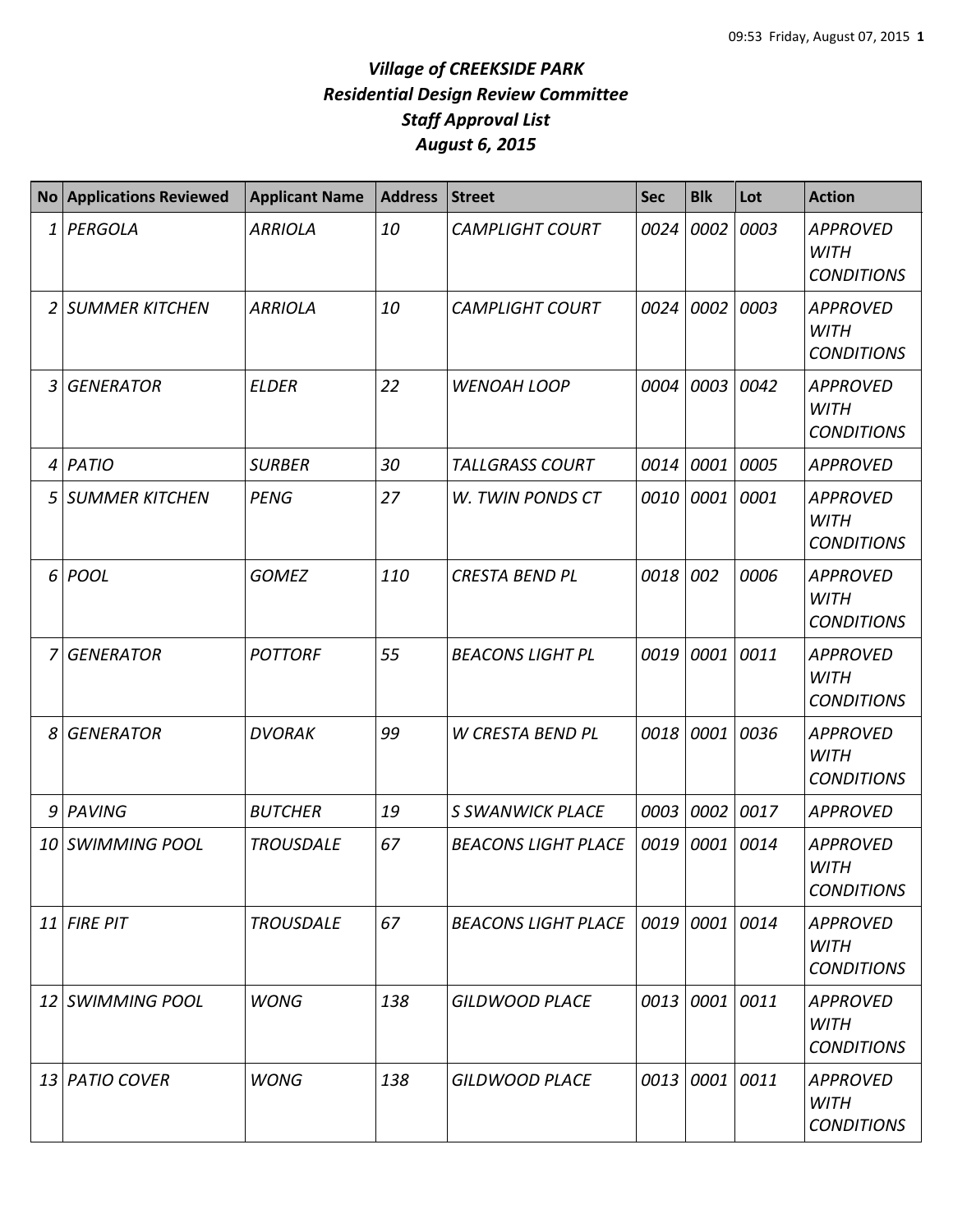| <b>No</b>       | <b>Applications Reviewed</b> | <b>Applicant Name</b> | <b>Address</b> | <b>Street</b>             | <b>Sec</b> | <b>Blk</b>     | Lot  | <b>Action</b>                                       |
|-----------------|------------------------------|-----------------------|----------------|---------------------------|------------|----------------|------|-----------------------------------------------------|
| 14 I            | <b>SUMMER KITCHEN</b>        | <b>WONG</b>           | 138            | <b>GILDWOOD PLACE</b>     | 0013       | 0001 0011      |      | <b>APPROVED</b><br><b>WITH</b><br><b>CONDITIONS</b> |
| 15 <sup>1</sup> | <b>POOL BATH</b>             | <b>WONG</b>           | 138            | <b>GILDWOOD PLACE</b>     | 0013       | 0001 0011      |      | <b>APPROVED</b><br><b>WITH</b><br><b>CONDITIONS</b> |
| 16              | <b>TREE REMOVAL</b>          | <b>STAVAR</b>         | $\overline{2}$ | <b>MOONLIT RIDGE CT</b>   | 0001       | 0001           | 0003 | <b>APPROVED</b>                                     |
| 17              | <b>SWIMMING POOL</b>         | <b>SCHNEIDER</b>      | 74             | N PINTO POINT CIRCLE      | 0012       | 0001           | 0045 | <b>APPROVED</b><br><b>WITH</b><br><b>CONDITIONS</b> |
| 18              | <b>SWIMMING POOL</b>         | SAYYED                | 95             | N THATCHER BEND CIR       | 0034       | 0001           | 0025 | <b>APPROVED</b><br><b>WITH</b><br><b>CONDITIONS</b> |
| 19              | <b>SWIMMING POOL</b>         | <b>PEREZ</b>          | 105            | <b>SUNDOWN RIDGE PL</b>   | 0016       | 0001           | 0024 | <b>APPROVED</b><br><b>WITH</b><br><b>CONDITIONS</b> |
| 20              | PERGOLA                      | <b>PEREZ</b>          | 105            | <b>SUNDOWN RIDGE PL</b>   | 0016       | 0001 0024      |      | <b>APPROVED</b><br><b>WITH</b><br><b>CONDITIONS</b> |
| 21              | <b>PLAY STRUCTURE</b>        | <b>RENNIE</b>         | 31             | <b>GARDEN PATH PLACE</b>  | 0009       | 0001 0011      |      | <b>APPROVED</b><br><b>WITH</b><br><b>CONDITIONS</b> |
| 22              | <b>SWIMMING POOL</b>         | <b>SUMAN</b>          | 18             | <b>COHASSET PLACE</b>     | 0008       | 0002           | 0011 | <b>APPROVED</b><br><b>WITH</b><br><b>CONDITIONS</b> |
|                 | 23 PATIO COVER               | <b>VELIGETI</b>       | 86             | <b>DEER PLAIN DRIVE</b>   |            | 0024 0001 0010 |      | <b>APPROVED</b><br><b>WITH</b><br><b>CONDITIONS</b> |
|                 | $24$ PATIO                   | <b>VELIGETI</b>       | 86             | <b>DEER PLAIN DRIVE</b>   |            | 0024 0001 0010 |      | <b>APPROVED</b>                                     |
|                 | 25 SWIMMING POOL             | RAVELLA               | 75             | <b>TWIN PONDS PLACE</b>   |            | 0010 0001 0012 |      | <b>APPROVED</b><br><b>WITH</b><br><b>CONDITIONS</b> |
|                 | 26 SUMMER KITCHEN            | LAGARCE               | 14             | <b>CAPRICE BEND PLACE</b> | 0012       | 0001 0004      |      | <b>APPROVED</b><br><b>WITH</b><br><b>CONDITIONS</b> |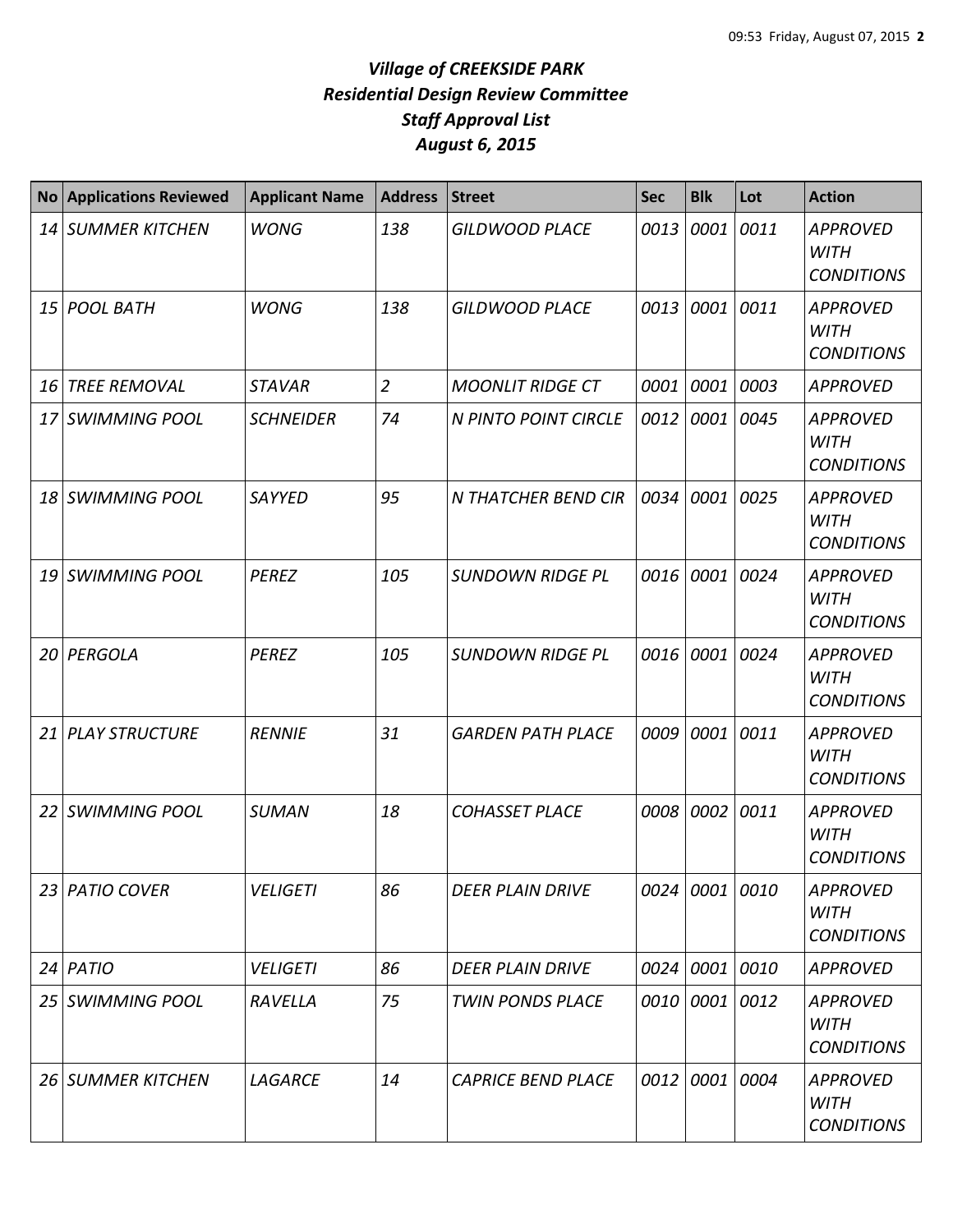| <b>No</b> | <b>Applications Reviewed</b> | <b>Applicant Name</b> | <b>Address</b> | <b>Street</b>             | <b>Sec</b> | <b>Blk</b>  | Lot       | <b>Action</b>                                       |
|-----------|------------------------------|-----------------------|----------------|---------------------------|------------|-------------|-----------|-----------------------------------------------------|
|           | 27 SWIMMING POOL             | ARUSTAMOV             | 15             | <b>RED MOON PLACE</b>     | 0007       | 0001        | 0018      | <b>APPROVED</b><br><b>WITH</b><br><b>CONDITIONS</b> |
|           | $28$ FIRE PIT                | <b>ARUSTAMOV</b>      | 15             | <b>RED MOON PLACE</b>     | 0007       |             | 0001 0018 | <b>APPROVED</b><br><b>WITH</b><br><b>CONDITIONS</b> |
|           | 29 PERGOLA                   | <b>ARUSTAMOV</b>      | 15             | <b>RED MOON PLACE</b>     | 0007       | 0001        | 0018      | <b>APPROVED</b><br><b>WITH</b><br><b>CONDITIONS</b> |
|           | 30 SWIMMING POOL             | <b>VALEK</b>          | 51             | S VICTORIANA CIRCLE       | 0007       | 0001        | 0013      | <b>APPROVED</b><br><b>WITH</b><br><b>CONDITIONS</b> |
|           | 31 PERGOLA                   | VALEK                 | 51             | S VICTORIANA CIRCLE       | 0007       | 0001        | 0013      | <b>APPROVED</b><br><b>WITH</b><br><b>CONDITIONS</b> |
| 32 I      | <b>GENRERATOR</b>            | <b>KELLEY</b>         | 14             | <b>LAKE REVERIE PLACE</b> | 0017       | 0001        | 0004      | <b>APPROVED</b><br><b>WITH</b><br><b>CONDITIONS</b> |
| 33        | <b>COLOR CHANGE</b>          | <b>RETTENMAIER</b>    | 90             | <b>S SHIMMERING ASPEN</b> | 0019       | 0002        | 0008      | <b>APPROVED</b>                                     |
|           | 34 PATIO                     | <b>SCHAIBLE</b>       | 34             | <b>CAPRICE BEND PLACE</b> | 0012       | 0001 0009   |           | <b>APPROVED</b>                                     |
|           | 35   PATIO COVER             | <b>HUBARD</b>         | 18             | <b>CRYSTAL CANYON PL</b>  | 0001       | 0001 0029   |           | <b>APPROVED</b><br><b>WITH</b><br><b>CONDITIONS</b> |
|           | 36 PERGOLA                   | <b>HUBARD</b>         | 18             | <b>CRYSTAL CANYON PL</b>  | 0001       | 0001        | 0029      | <b>APPROVED</b><br><b>WITH</b><br><b>CONDITIONS</b> |
|           | 37 PERGOLA                   | <b>HUBARD</b>         | 18             | <b>CRYSTAL CANYON PL</b>  | 0001       | $0001$ 0029 |           | <b>APPROVED</b><br><b>WITH</b><br><b>CONDITIONS</b> |
|           | 38 PERGOLA                   | <b>ALBERTY</b>        | 7422           | <b>LAKE PALOMA TRAIL</b>  | 0011       | 0001 0014   |           | <b>APPROVED</b><br><b>WITH</b><br><b>CONDITIONS</b> |
|           | 39 PAVING                    | <b>ALBERTY</b>        | 7422           | <b>LAKE PALOMA TRAIL</b>  | 0011       | 0001 0014   |           | <b>APPROVED</b><br><b>WITH</b><br><b>CONDITIONS</b> |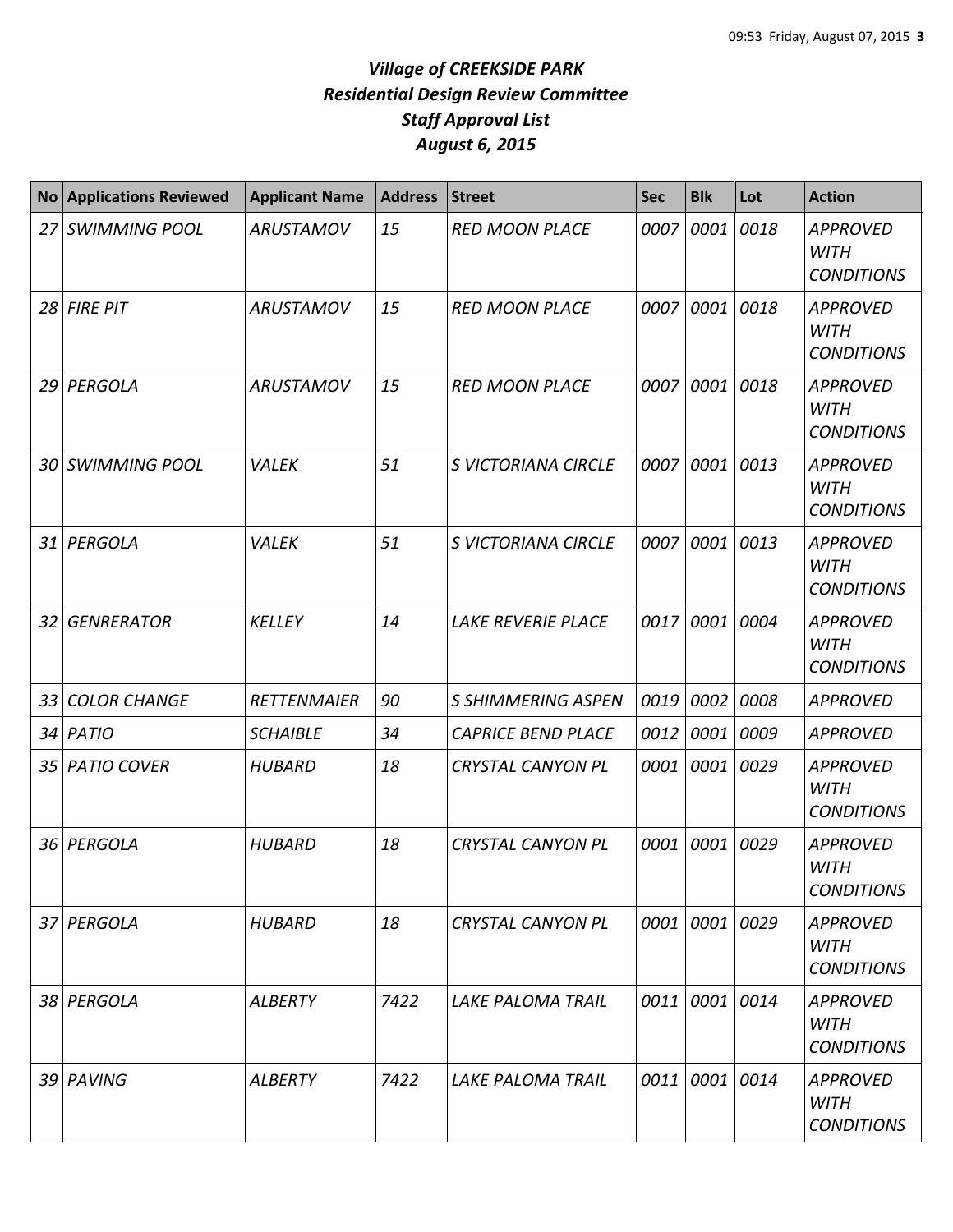| <b>No</b> | <b>Applications Reviewed</b> | <b>Applicant Name</b> | <b>Address</b> | <b>Street</b>             | <b>Sec</b> | <b>Blk</b> | Lot  | <b>Action</b>                                       |
|-----------|------------------------------|-----------------------|----------------|---------------------------|------------|------------|------|-----------------------------------------------------|
| 40        | PERGOLA                      | <b>LANDGRAF</b>       | 19             | E HULLWOOD CIRCLE         | 0002       | 0002       | 0002 | <b>APPROVED</b><br><b>WITH</b><br><b>CONDITIONS</b> |
| 41        | <b>SUMMER KITCHEN</b>        | <b>LANDGRAF</b>       | 19             | E HULLWOOD CIRCLE         | 0002       | 0002       | 0002 | <b>APPROVED</b><br><b>WITH</b><br><b>CONDITIONS</b> |
| 42        | <b>SUMMER KITCHEN</b>        | <b>KUMES</b>          | 30             | <b>SOLEBROOK PATH</b>     | 0014       | 0001       | 0022 | <b>APPROVED</b><br><b>WITH</b><br><b>CONDITIONS</b> |
| 43        | PATIO                        | <b>KUMES</b>          | 30             | <b>SOLEBROOK PATH</b>     | 0014       | 0001       | 0022 | <b>APPROVED</b>                                     |
| 44        | <b>PATIO COVER</b>           | <b>KUHN</b>           | 14             | <b>HADLOCK PLACE</b>      | 0005       | 0002       | 0034 | <b>APPROVED</b><br><b>WITH</b><br><b>CONDITIONS</b> |
| 45        | <b>STORAGE SHED</b>          | <b>ARUSTAMOV</b>      | 15             | <b>RED MOON PLACE</b>     | 0007       | 0001       | 0018 | <b>APPROVED</b>                                     |
| 46        | <b>FENCE STAIN</b>           | <b>ARUSTAMOV</b>      | 15             | <b>RED MOON PLACE</b>     | 0007       | 0001       | 0018 | <b>APPROVED</b>                                     |
| 47        | <b>TREE REMOVAL</b>          | <b>LOPEZ</b>          | 23             | PALOMA BEND PLACE         | 0025       | 0001       | 0002 | <b>APPROVED</b>                                     |
| 48        | <b>FENCE STAIN</b>           | <b>OROZCO</b>         | 19             | <b>VALLEY COTTAGE PL</b>  | 0026       | 0001       | 0005 | <b>APPROVED</b>                                     |
| 49        | <b>SWIMMING POOL</b>         | <b>WOOD</b>           | 15             | <b>CORBEL POINT WAY</b>   | 0016       | 0002       | 0004 | <b>APPROVED</b><br><b>WITH</b><br><b>CONDITIONS</b> |
| 50        | <b>PATIO COVER</b>           | <b>GARCIA</b>         | 26             | <b>RED MOON PLACE</b>     | 0007       | 0001       | 0032 | <b>APPROVED</b><br><b>WITH</b><br><b>CONDITIONS</b> |
|           | 51 SUMMER KITCHEN            | <b>GARCIA</b>         | 26             | <b>RED MOON PLACE</b>     | 0007       | 0001 0032  |      | <b>APPROVED</b><br><b>WITH</b><br><b>CONDITIONS</b> |
|           | 52 PATIO                     | <b>GARCIA</b>         | 26             | <b>RED MOON PLACE</b>     | 0007       | 0001 0032  |      | <b>APPROVED</b><br><b>WITH</b><br><b>CONDITIONS</b> |
| 53        | PATIO                        | <b>OPFER</b>          | 15             | <b>CAPRICE BEND PLACE</b> | 0012       | 0002 0001  |      | <b>APPROVED</b>                                     |
| 54 I      | <b>FIRE PIT</b>              | <b>OPFER</b>          | 15             | <b>CAPRICE BEND PLACE</b> | 0012       | 0002 0001  |      | <b>APPROVED</b><br>WITH<br><b>CONDITIONS</b>        |
| 55 I      | <b>SUMMER KITCHEN</b>        | <b>OPFER</b>          | 15             | <b>CAPRICE BEND PLACE</b> | 0012       | 0002 0001  |      | <b>APPROVED</b><br><b>WITH</b><br><b>CONDITIONS</b> |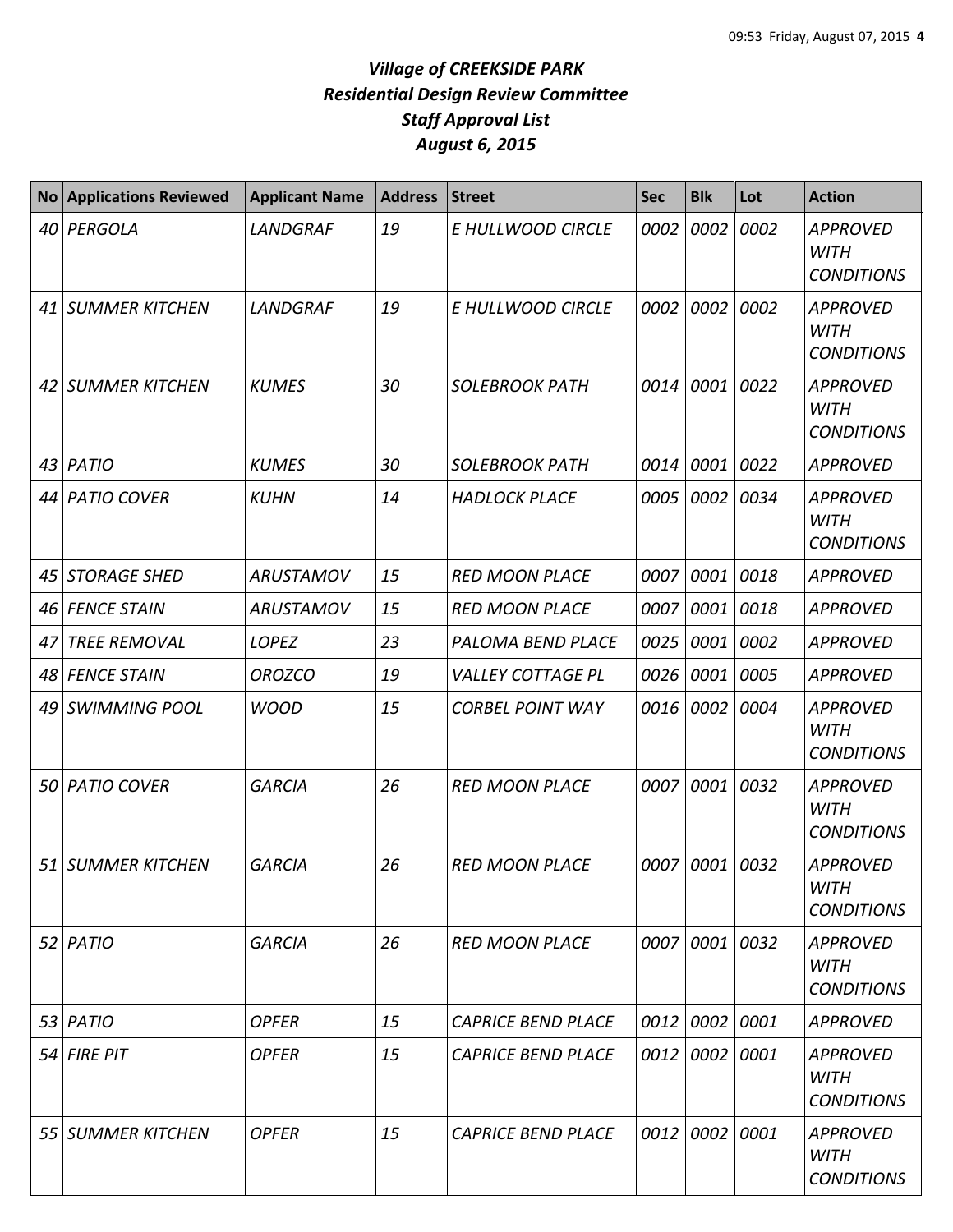| <b>No</b> | <b>Applications Reviewed</b>          | <b>Applicant Name</b> | <b>Address</b> | <b>Street</b>              | <b>Sec</b> | <b>Blk</b>     | Lot  | <b>Action</b>                                       |
|-----------|---------------------------------------|-----------------------|----------------|----------------------------|------------|----------------|------|-----------------------------------------------------|
|           | 56 HOME/GARAGE<br><b>CONSTRUCTION</b> | <b>KAISER</b>         | 7212           | <b>LAKE PALOMA TRAIL</b>   | 0011       | 0001           | 0005 | <b>APPROVED</b><br><b>WITH</b><br><b>CONDITIONS</b> |
|           | 57 SWIMMING POOL                      | <b>SPARLING</b>       | 79             | N THATCHER BEND CIR        | 0034       | 0001           | 0021 | <b>APPROVED</b><br><b>WITH</b><br><b>CONDITIONS</b> |
| 58        | <b>PATIO</b>                          | <b>WALTERS</b>        | 23             | CHIPPED SPARROW PL         | 0013       | 0002           | 0035 | <b>APPROVED</b>                                     |
| 59        | <b>PATIO COVER</b>                    | <b>ANDERSON</b>       | $\overline{3}$ | <b>FREESTONE STREAM PL</b> | 0015       | 0005           | 0014 | <b>APPROVED</b><br><b>WITH</b><br><b>CONDITIONS</b> |
| 60 I      | <b>FIREPLACE</b>                      | <b>ANDERSON</b>       | $\overline{3}$ | <b>FREESTONE STREAM PL</b> | 0015       | 0005           | 0014 | <b>APPROVED</b><br><b>WITH</b><br><b>CONDITIONS</b> |
| 61        | <b>SUMMER KITCHEN</b>                 | <b>ANDERSON</b>       | 3              | <b>FREESTONE STREAM PL</b> | 0015       | 0005           | 0014 | <b>APPROVED</b><br><b>WITH</b><br><b>CONDITIONS</b> |
| 62        | <b>SWIMMING POOL</b>                  | CADAVAL               | 98             | <b>BUCK TRAIL PLACE</b>    | 0004       | 0003           | 0059 | <b>APPROVED</b><br><b>WITH</b><br><b>CONDITIONS</b> |
| 63        | <b>FENCE STAIN</b>                    | <b>ORTIZ</b>          | 15             | N ARROW CANYON CIR         | 0003       | 0004           | 0052 | <b>APPROVED</b>                                     |
| 64        | <b>SWIMMING POOL</b>                  | <b>AVILA</b>          | 107            | N VICTORIANA CIR           | 0007       | 0001           | 0027 | <b>APPROVED</b><br><b>WITH</b><br><b>CONDITIONS</b> |
| 65        | PERGOLA                               | <b>BOETTICHER</b>     | 38             | <b>WITHERBEE PLACE</b>     | 0005       | 0001           | 0006 | <b>APPROVED</b><br><b>WITH</b><br><b>CONDITIONS</b> |
| 66 I      | <b>PLAY STRUCTURE</b>                 | <b>PLETTNER</b>       | 71             | <b>BEACON LIGHT PLACE</b>  |            | 0019 0001 0015 |      | <b>APPROVED</b>                                     |
|           | 67 SUMMER KITCHEN                     | <b>RUSKIN</b>         | 18             | <b>RANCHERS TRAIL</b>      | 0024       | 0001           | 0029 | <b>APPROVED</b><br><b>WITH</b><br><b>CONDITIONS</b> |
| 68        | PATIO                                 | <b>RUSKIN</b>         | 18             | <b>RANCHERS TRAIL</b>      | 0024       | 0001           | 0029 | <b>APPROVED</b>                                     |
| 69        | PERGOLA                               | <b>TERKUS LLC</b>     | 43             | PALOMA BEND PLACE          | 0025       | 0001           | 0007 | <b>APPROVED</b><br><b>WITH</b><br><b>CONDITIONS</b> |